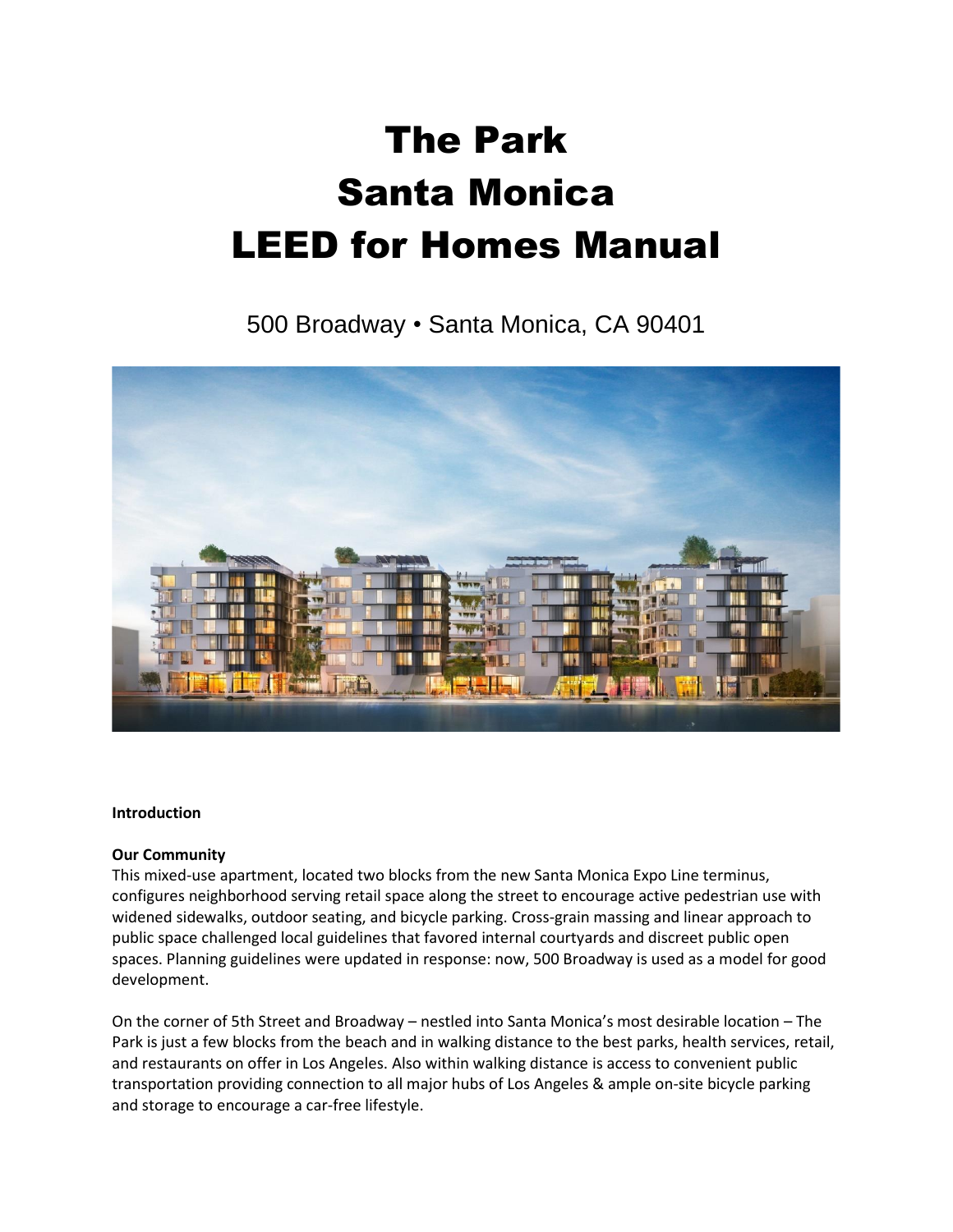#### **LEED Building**

Two hundred and forty-nine units varying in size flank upper-level courtyards to create nested communities. South and West facing apartments have movable screens that provide personalized control of sun and privacy and contribute to achieving LEED Platinum goals. Rooftop solar panels harness the sun's energy to heat the outdoor pool and power the public space amenities.

Inside the building Merv-13 filters are installed throughout to ensure optimal indoor air quality and Nest Thermostats and EnergyStar certified Bosch appliances are standard in all apartments to maximize efficiency and minimize energy consumption. This manual will expand upon both the sustainable technologies found throughout the building and your role in maintaining these systems.

#### **LEED Building Maintenance Manual**

The sustainable features of this building require some attention and maintenance. This guide provides an overview of all green building features, as well as their maintenance and operations.

## **Table of Contents**

| I. Background                                   |  |
|-------------------------------------------------|--|
|                                                 |  |
| II. The Building                                |  |
| <b>Green Amenities at the Park Santa Monica</b> |  |
|                                                 |  |
|                                                 |  |
|                                                 |  |
|                                                 |  |
| <b>Green Amenities in the Apartments</b>        |  |
|                                                 |  |
|                                                 |  |
|                                                 |  |
| <b>Maintaining the Apartments</b>               |  |
|                                                 |  |
|                                                 |  |
|                                                 |  |
| <b>III. The Community</b>                       |  |
|                                                 |  |
|                                                 |  |
|                                                 |  |
|                                                 |  |
|                                                 |  |

## **I. BACKGROUND**

#### **LEED for Homes**

#### *What is LEED?*

The U.S. Green Building Council (USGBC) is a non-profit organization that advocates for sustainable or "green" design that minimizes impacts on the natural environment. It is primarily interested in improving the energy and cost efficiency of the built environment. The USGBC has developed the LEED (Leadership in Energy and Environmental Design) rating and certification systems, which encourage designers to employ sustainable strategies in their work to meet desired environmental standards.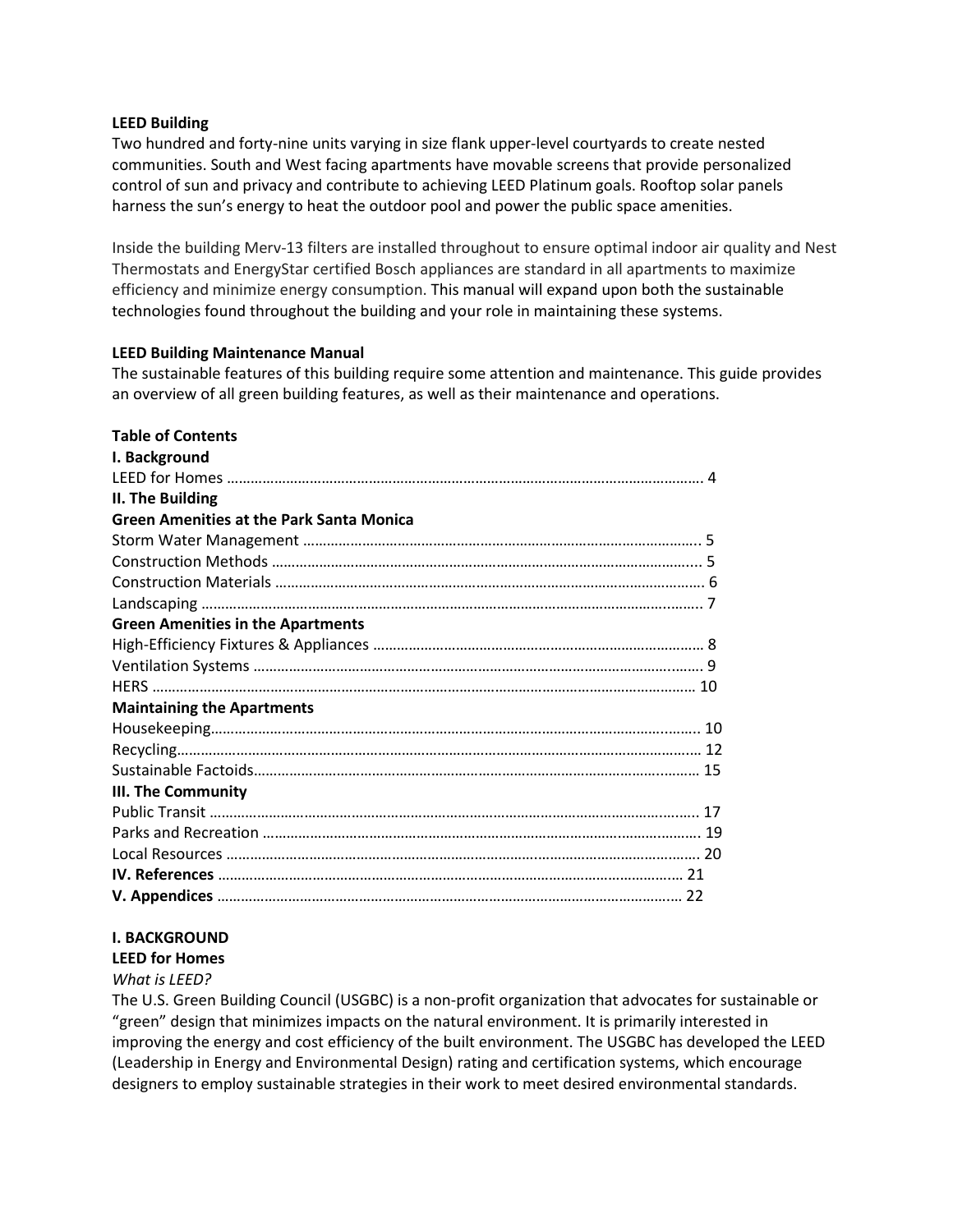#### *What is LEED for Homes?*

LEED for Homes is the certification system for new residential projects. It evaluates the building and developer's performance in the following 8 categories:

- Innovation & Design Process
- Location & Linkages
- Sustainable Sites
- Water Efficiency
- Energy & Atmosphere
- Materials & Resources
- Indoor Environmental Quality
- Awareness & Education

Points are assigned to each category and the final level of certification is determined by the total number of points earned out of a potential 136 points. The potential levels of certification for this project are as follows: platinum (81.5-136), gold (66.5-81), silver (51.5-66), and certified (36.5-51). The Park Santa Monica has set for itself a target of the highest certification, LEED Platinum.

#### *How does this apply to me?*

On a daily basis you will interact with many of the sustainable systems found throughout the building. The purpose of this manual is to educate you about these systems so you understand how to maintain them and sustain a high quality, energy-efficient living environment and live more sustainably. By adjusting your routine, you are helping to improve the natural environment and the condition of your home. After reading this manual, you will be able to educate others about the ways you conserve energy and natural resources by living at The Park Santa Monica.

#### **II. THE BUILDING**

#### **Green Amenities at The Park Santa Monica**

#### *Storm Water Management*

Although not part of the actual building systems, the project contributed funds to the City of Santa Monica as part of its Development Agreement to help in the construction of citywide stormwater management systems which will clean and remove particulates from the building's stormwater runoff. This will help ensure good water quality in Santa Monica Bay for marine life and recreation. The city estimates these stormwater management systems will be able to capture and treat stormwater up to the 85<sup>th</sup> percentile storm event (i.e., the storm event that is greater than 85% of the storms that occur).

#### *Construction Methods*

The construction process has the potential to be harmful to human health and the environment, but our general contractor used sustainable strategies and materials to ensure that these impacts are kept to a minimum. The following programs were developed to ensure environmental diligence:

#### *Waste Management Plan*

The contractor developed a waste management plan with the goal of recycling or salvaging for reuse at least 75% of the material waste generated on-site. Waste containers were taken to recycling separators who were able to sort the waste materials so that the recyclables could be properly disposed. Performance was monitored throughout the duration of the project, and over 82% of the waste was recycled.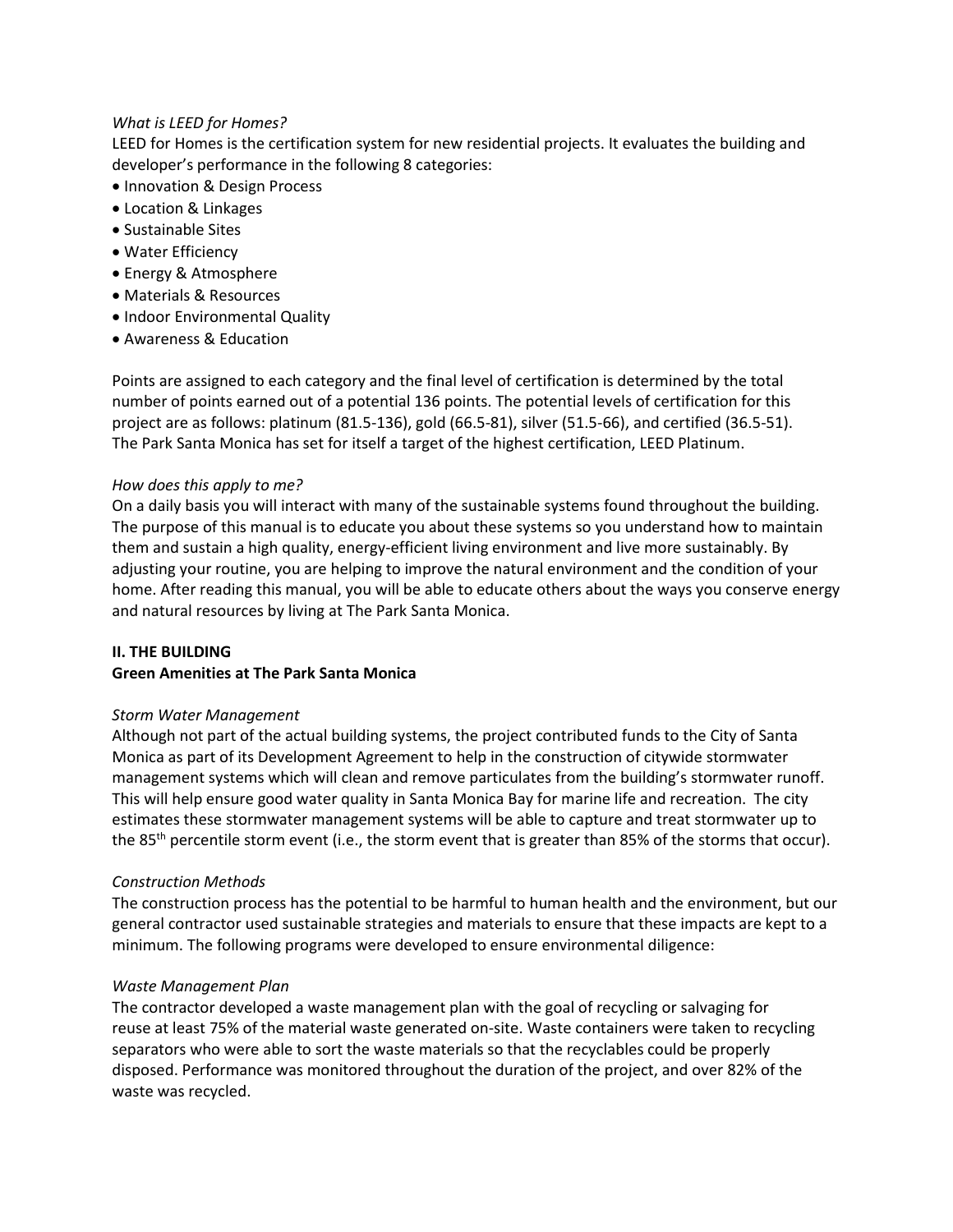#### *Indoor Air Quality Management Plan*

The contractor also created an indoor air quality management plan to prevent contamination of the heating, ventilation, and air conditioning (HVAC) system during construction. Once the HVAC was installed, the permanent ducts were sealed to prevent anything (i.e. dust) from entering the system during the rest of construction. Just prior to occupancy, the contractor performed a 48 hour flush of the system to ensure that there would be no harmful airborne particles once the system began operating.

#### *Construction Materials*

Permanent materials with lower impacts on human health and the environment were used as much as possible throughout the building process. See the Appendices for finishes. When replacing any of the finishes or materials, be sure to consult the project specifications.

## *Low VOC Materials*

Some building components emit volatile organic compounds (VOCs), which are harmful gases given off by solids or liquids. Paints and flooring typically emit a significant amount of VOCs, so low VOC versions of these products were specifically used in the building to improve the indoor air quality. When repainting, patching or replacing flooring in areas, verify low VOC content.

## *Materials with Recycled Content*

Recycled building materials are produced using less energy and fewer natural resources than the standard versions of the same product. This reduces the amount of waste generated in the industry and can prove to be more cost-efficient. Building components that were manufactured using recycled materials include the following:

- Window Frames
- Roof, Floor, Wall Insulation
- Driveway

## *Locally Extracted, Processed, and Manufactured Materials*

The transportation needed to deliver building materials to a site typically requires significant energy consumption and also generates pollution. To reduce these environmental impacts of material production, the contractor selected building products that were fabricated locally, such as:

- Aggregate for the Foundation
- Foundation Cement

## *Design for Pest Control*

The building materials for the 1st floor have been limited to mostly concrete and masonry, with all cracks and connections sealed to discourage pests such as insects and rodents from entering the building. This design approach reduces access to wood, which typically attracts these pests, and provides a non-toxic solution for pest control that is not harmful to residents.

#### *Landscaping*

The landscaping has incorporated non-invasive plants that are not harmful to existing plant life within the area. The majority of these plants are drought tolerant and therefore reduce the daily water requirement for the building's landscaping. When watering is necessary, the landscaping is equipped with high-efficiency irrigation with head-to-head and drip line coverage, which minimizes the areas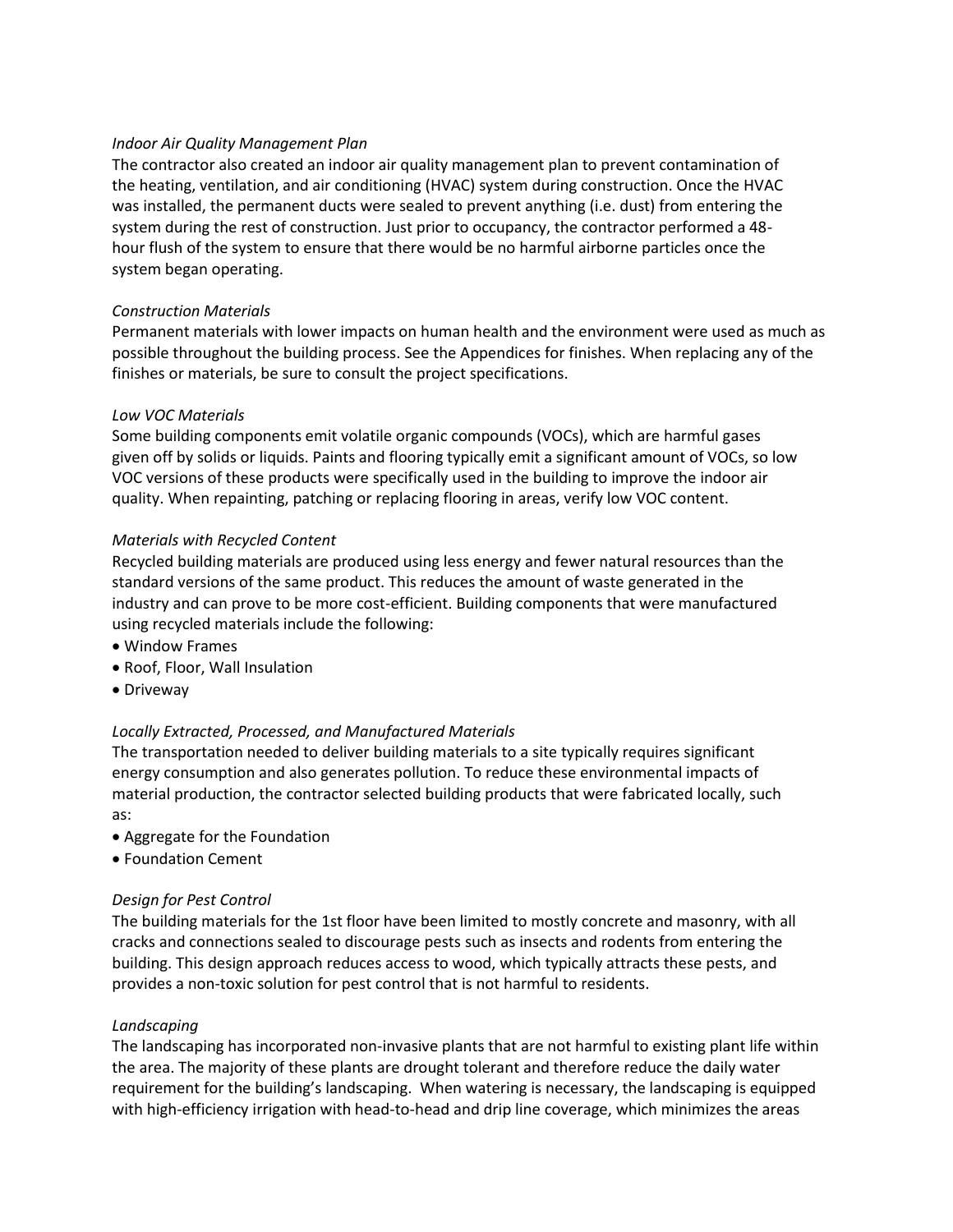where sprinkler head flows overlap. Specific heads have been installed to accommodate particular plant and bedding water requirements. The system also has a moisture sensor and central shut-off valve, which allows for greater control of its operation. The efficiency of both the plants and the sprinkler system reduces the required amount of irrigation and allows for significant water conservation across the site.

If any plants need to be replaced, please consult with the listed landscape specialist to ensure low water and drought tolerant plants are planted.

Pierre Landscape 5455 2nd Street Irwindale, California 91706 Contact: 626-587-2121, [info@pierrelandscape.com](mailto:info@pierrelandscape.com)

*See Appendix for maintenance manual and detailed technical information on irrigation and landscape*

## **Green Amenities in Your Apartment**

*High-Efficiency Fixtures & Appliances*

#### *Water Conservation*

As shown below, the household fixtures and appliances at The Park Santa Monica exceed high efficiency water standards:

| <b>Fixture</b> | <b>High-Efficiency Standard</b>   | <b>Actual Performance</b> |
|----------------|-----------------------------------|---------------------------|
| Toilet         | $\leq$ 1.3 gal/flush              | 1.0 gal/flush             |
| Faucet         | $\leq$ 2 gal/min                  | $1.2$ gal/min             |
| Shower         | $\leq$ 2 gal/min                  | $1.75$ gal/min            |
| Dishwasher     | $\leq 6$ gal/cycle                | $4.4 - 4.8$ gal/cycle     |
| Clothes Washer | Modified Energy Factor $\geq 2.0$ | Integrated MEF = 3.2      |
|                | Water Factor < 5.5                | Integrated WF = $3.6$     |

When replacing any water fixtures, refer to the performance standard above. See Appendix for maintenance manual and detailed technical information.

#### *Energy Conservation*

EnergyStar is a program where the US Environmental Protection Agency (USEPA) evaluates products for energy performance so that we can reduce greenhouse gas emissions and energy costs by purchasing efficient appliances. Your unit is equipped with clothes washers, dishwashers, and bathroom exhaust that meet the USEPA Energy Star criteria.

When replacing any appliance, confirm EnergyStar rating. See Appendix for maintenance manual and detailed technical information on Appliances.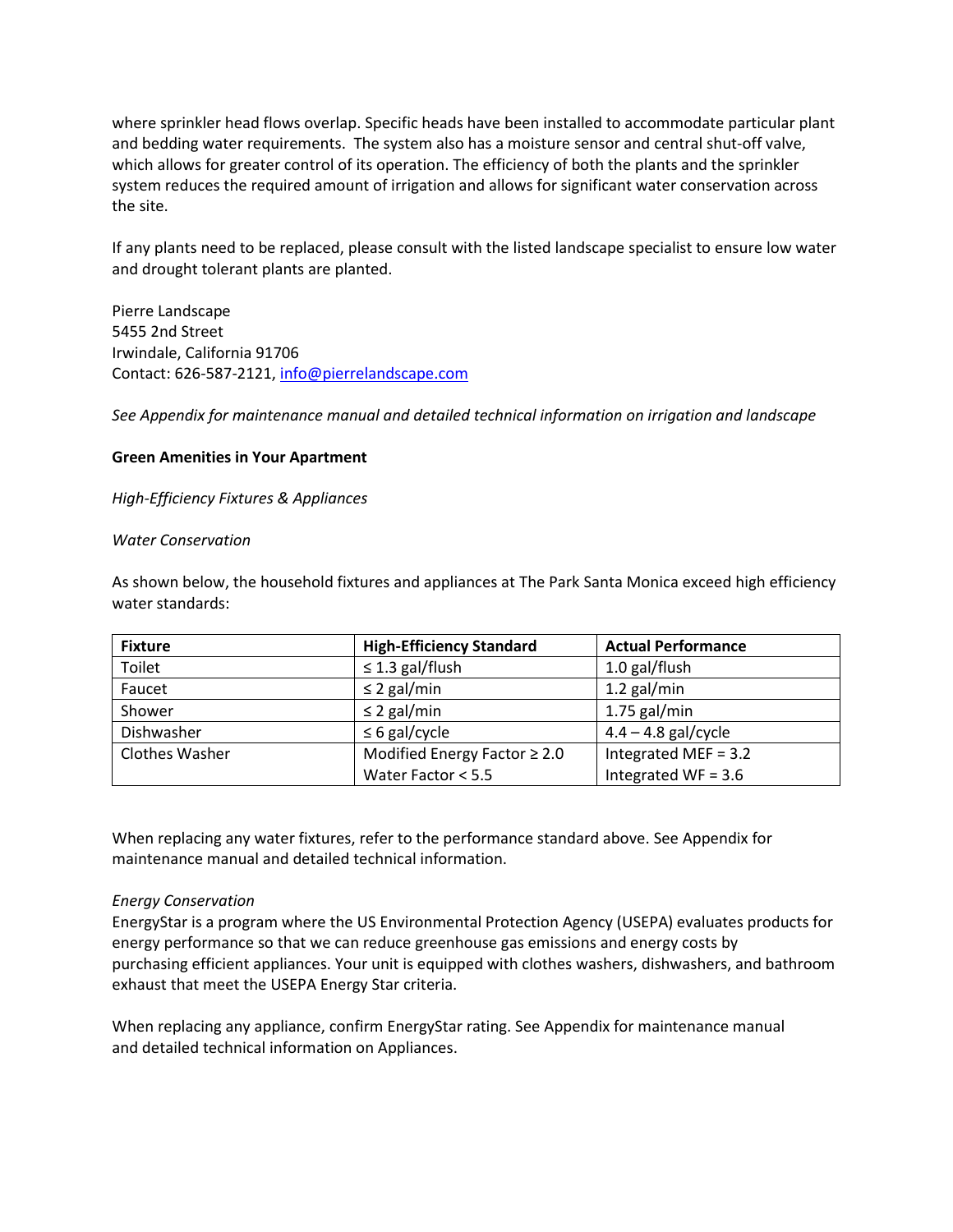## *Vapor Ventilation in Residential Units*

Each unit has vents in the bedroom, bathroom, and above the stove that should be used to remove stale air and odors from your apartment. Keep these vents clean and unobstructed so that they can function efficiently.

## *HERS*

## *The HERS Standard*

HERS stands for "Home Energy Rating Services," and is the measurement of the energy efficiency of a household or unit. Because The Park Santa Monica has qualified as a LEED for Homes project, the HERS Standard has been implemented in the construction of each individual unit. Through meticulously installed insulation and the careful sealing of all wall and floor openings, every unit in the building is "compartmentalized," meaning it is enclosed in the most efficient manner possible, limiting air & duct leakage and cross contamination between units, while optimizing overall energy performance. To find out more about HERS and the importance of energy conservation in your home, visi[t www.SoCalHers.com](http://www.socalhers.com/)

## **Maintaining Your Home**

## *Housekeeping*

At The Park Santa Monica, our property management team tries to maintain a healthy environment for all residents, but everyone has a responsibility to take care of both the units and our communal spaces.

Below are some examples of the hazards you may encounter and what you can do to prevent them.

*Pests*

Types:

- Cockroaches
- Mice
- Bed Bugs
- Dust Mites
- Ants
- Flies

Prevention Methods:

• Report Infestations immediately

The sooner property management knows about a pest problem, the sooner they can remedy the problem and prevent it from spreading to other parts of the building

• Keep Apartment and Common Areas Clean

Pests are attracted to food and water that is left out in the open, but by keeping areas clean, they have nothing to feed on.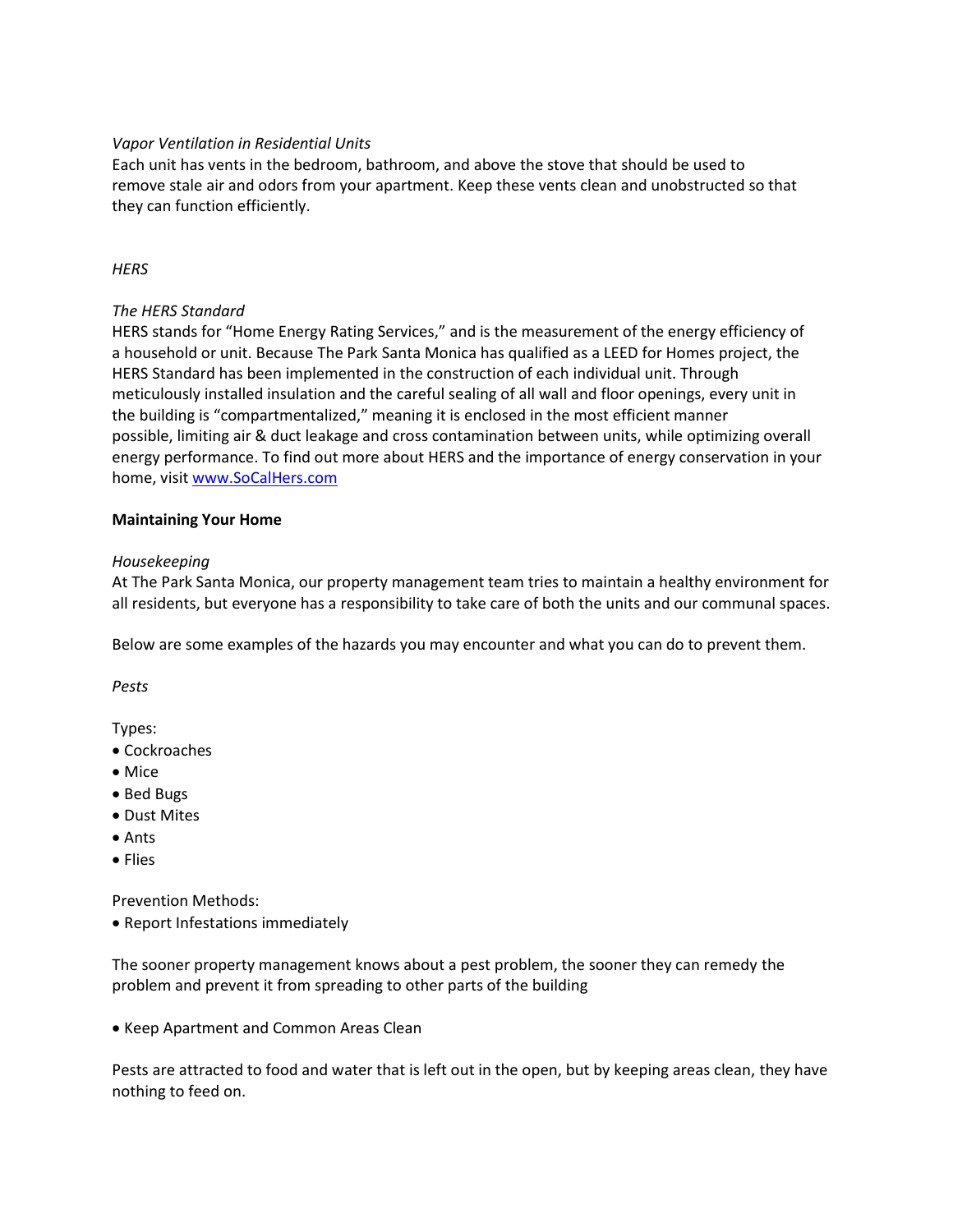## *Moisture*

Potential Issues:

- Mold
- Structural Decay
- Odors
- Discoloration

Prevention Methods:

• Use fans, windows, and mechanical ventilation to maintain air circulation throughout the apartment, particularly when showering or cooking. Any daily activity that creates steam tends to produce condensation on nearby surfaces, which if not properly dried, increases the likelihood of future moisture problems.

• Report and clean up water leaks (from the shower, sink, toilet, etc.) immediately. Early action will prevent additional damage.

• After doing laundry, make sure that you use the dryer or hang out the clothes to dry. Piles of wet clothes can develop mold after only a single day.

## *Airborne Pollutants*

Sources:

- Chemicals
- Tobacco Smoke
- Dirt and Dust
- Bacteria
- Plant spores
- Pet Dander

Prevention Methods:

• Clean, vacuum, and maintain the entry walk-off mats at a minimum of once a week. The walk-off removes debris from your feet before entering the building. Most of the dirt and dust enters a building on one's shoes and then can become airborne which is problematic in a confined space.

• Use non-toxic cleaning products that are environmentally friendly.

Look for products that have a "Green Seal" or "Design for the Environment" certification. Read labels for potential health effects and be sure to follow the instructions for proper use.

• Smoking or vaping of any kind, particularly inside of the building is prohibited.

Smoking throughout The Park Santa Monica is prohibited, both inside and out, and secondhand smoke both cause severe health problems and are a fire risk to the building. Smoking outside and at least 25ft from surrounding buildings allows the smoke to dissipate to less harmful concentrations.

• Keep your apartment and common areas clean

Periodic cleaning will prevent build-up of the pollutants to levels where they become hazardous to your health.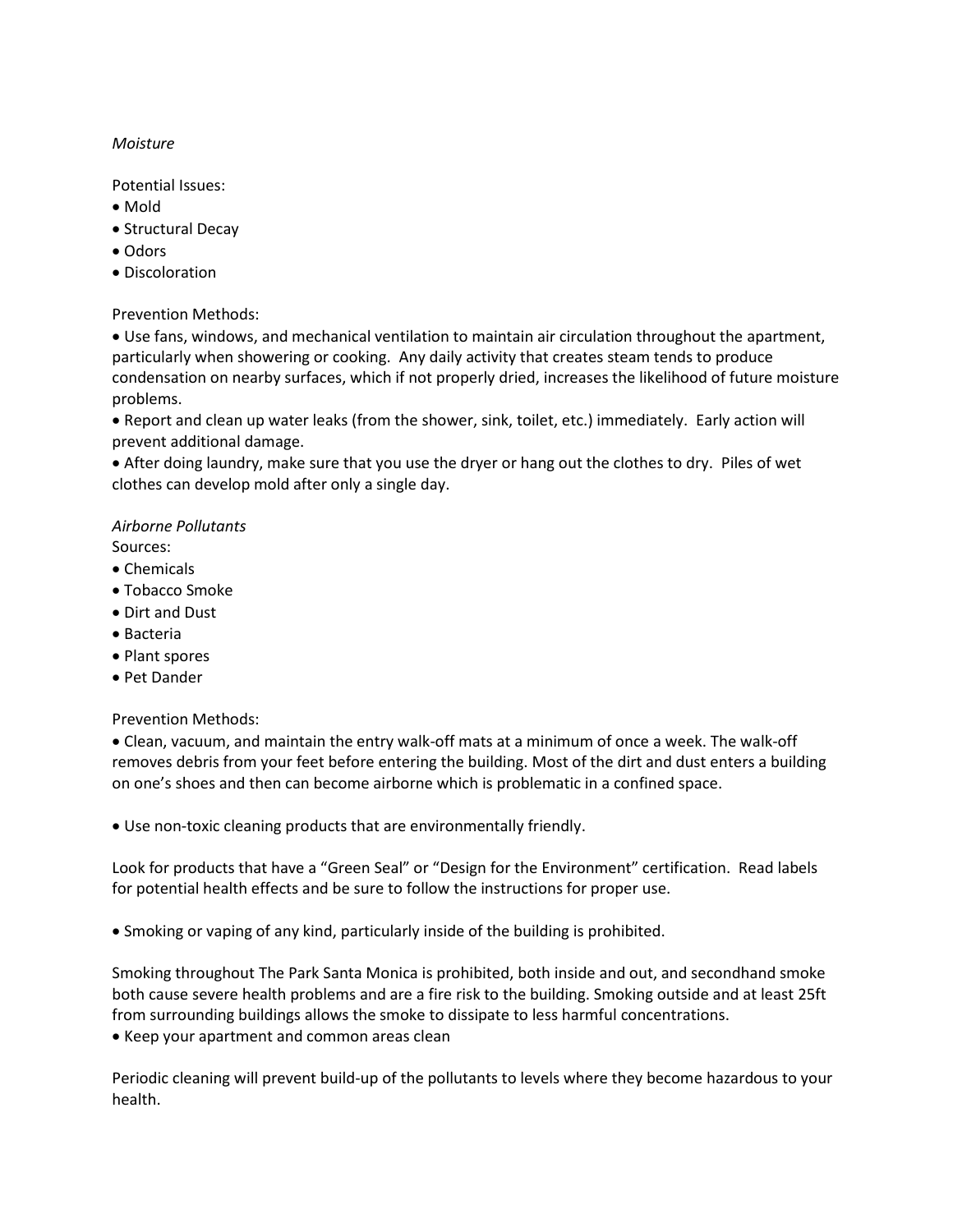## *Recycling*

Everyone can do their part to make sure we properly dispose of waste materials in a way that is not harmful to the environment. Just follow these steps to keep your home and the environment clean.

## *What is it?*

Recycling is the process of reusing waste materials to make new products rather than disposing of them in a landfill. For example, the aluminum used to make a soda can be recycled multiple times to make several new cans.

#### • Recycle Rooms

Residents can empty their recycling items into the larger blue bins found in the Recycle Room. The large bins will be emptied weekly. See the Recycling Quick Start Guide for a list of materials that can be recycled.

• Hazardous Materials

DO NOT dispose of the following items in the Recycle Chutes:

- o Electronics
- o Syringes
- o All partially filled aerosol cans and containers for cleaning fluids
- o Automotive fluids
- o All batteries (including car batteries, household batteries, rechargeable batteries)
- o Oil-based paint
- o Garden chemicals
- o Fluorescent light bulbs
- o Pesticides

The City of Santa Monica has contracted with Stericycle Environmental Solutions to provide residents with a convenient Curbside Pickup Program for Household Hazardous Waste. **HOTLINE: 1-800-714- 1195.**

Unwanted or expired prescription drugs can now be safely disposed of 24 hours a day, seven days a week at a Permanent Prescription Drug Drop-Box**. Location: Public Safety Building, Main Entrance, 333 Olympic Drive, near 4th Street on-ramp to 10 freeway.**

#### **Sustainable Factoids**

- In the U.S. alone, buildings account for 72% of electricity consumption.
- Conventional, fossil-fuel electricity production is the leading cause of industrial air pollution in the U.S. and leads to other social problems including water pollution and lung disease.
- Burning coal accounts for half of America's electricity production.
- Buildings account for:
	- $\circ$  1/6 of the world's freshwater withdrawals
	- o 1/4 of its wood harvest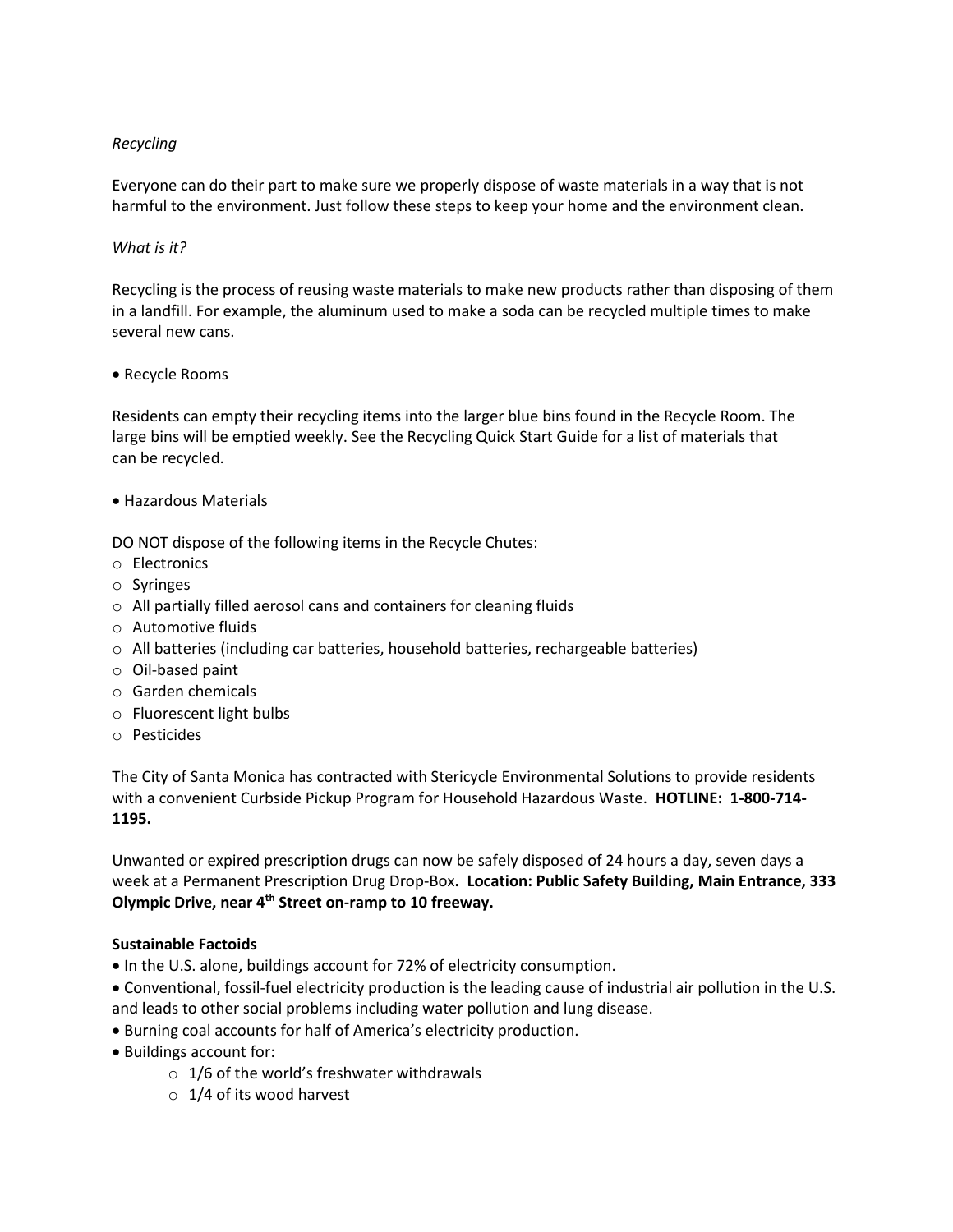- $\circ$  2/5 of its material and energy flows
- 30% Portion of energy in buildings used inefficiently or unnecessarily
- 45% Combined percentage of US Greenhouse Gas emissions generated by commercial buildings

• \$20 billion – Amount of money that would be saved if the energy efficiency of commercial and industrial buildings improved by 10%

- You can save:
	- o 175 Gallons per Month by running your dishwasher only when full!
	- $\circ$  250 Gallons per Month by rinsing fruit and vegetables in a bowl instead of running water
	- o 675 Gallons per Month by turning off the water while brushing your teeth and shaving
- Recycling plastic saves twice as much energy as burning it the incinerator

• Recycling one aluminum can save enough energy to run a TV for 3 hours – equivalent to a half gallon of gas.

• Recycling aluminum saves roughly 95% of the energy needed to produce new aluminum from raw materials.

- There is NO limit to the number of time an aluminum can may be recycled
- Glass can be recycled forever
- Recycling 1 glass bottle causes 20% less air pollution and 50% less water pollution than when a new bottle is made from raw materials
- 1 glass bottle would take at least 4,000 years to decompose
- ENERGY STAR equipment uses an average of 65% less electricity than standard models. Source: "Go Green Facts" http://www.gogreencommercially.com/go-green-facts/ Thinking Green:
- How much trash do you throw away in a single day? How much of that could be recycled?
- How can you change your daily behavior to reduce your energy and water usage?

## **III. THE COMMUNITY**

## **Public Transit**

The Park Santa Monica is strategically located so that several essential amenities are within walking distance of your home. The area is also considered a high transit corridor since there are numerous affordable transit options that are easily accessible and will enable you to travel throughout Santa Monica and Los Angeles. Public transit reduces car usage and ensures that fewer cars are on the road, which leads to reduced congestion and air pollution. The transit system also consumes less energy per person, making it a more sustainable means of travel.

## *Metro Bus & Rail*

The building is within one block (3-minute walking distance) of the western terminus of the Metro Expo rail line (Downtown Santa Monica). In addition there are multiple bus stops for lines servicing northsouth and east-west routes within easy walking distance. Both bus and rail services are available every 15 minutes or less throughout the day. For specific maps and schedules, please refer to the Big Blue Bus and Metro website.